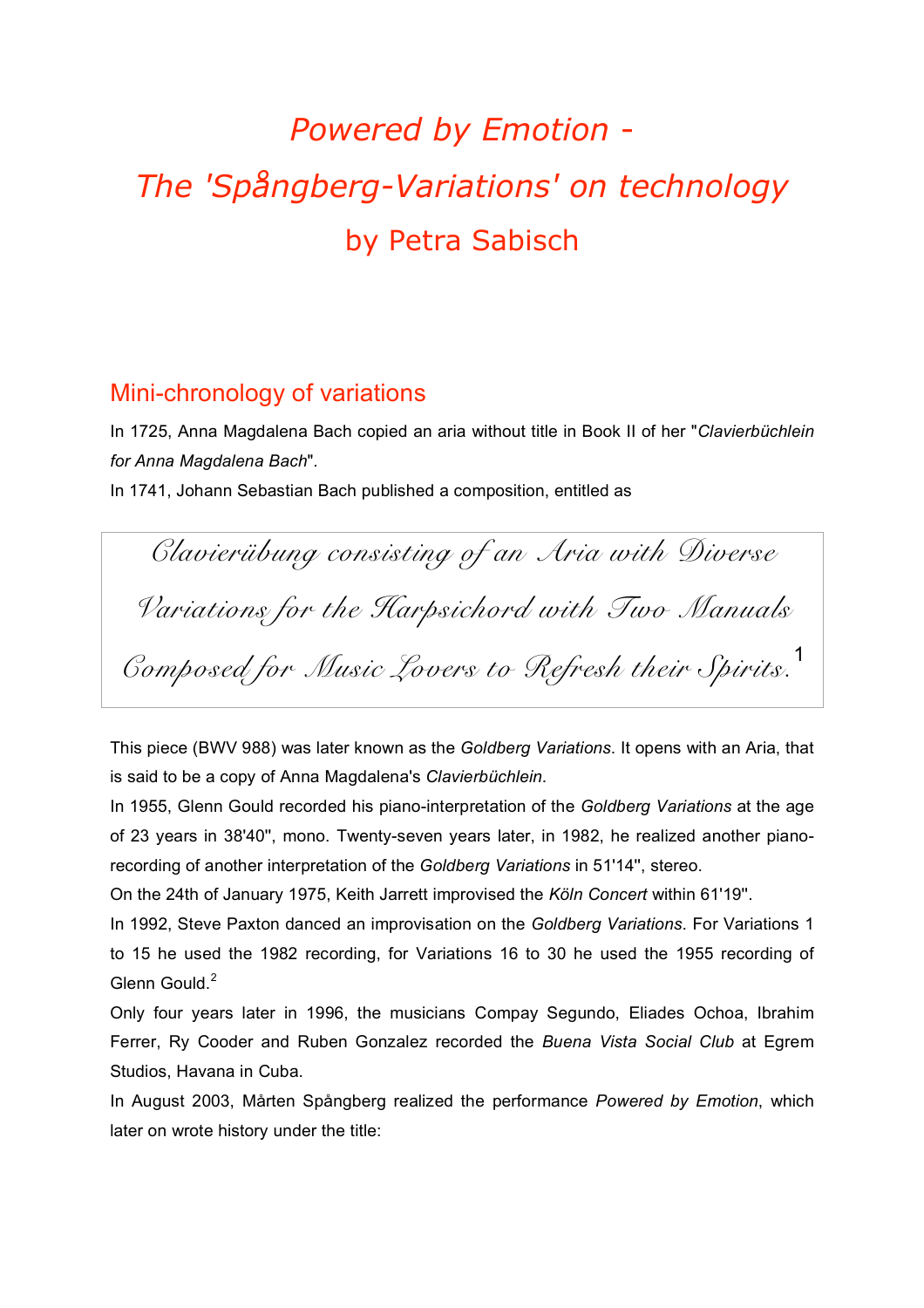*A corporeal exercise of interpreting with diverse variations for body, voice and a black Coca-Cola T-Shirt, composed for dance, performance and other lovers to refresh their spirits.*

For this interpretation, commonly abbreviated as *Spångberg Variations*, he uses the recorded improvisations of Steve Paxton (a film by Walter Verdin), the *Köln Concert* by Keith Jarrett, the *Goldberg Variations* by Glenn Gould and the instrumental arrangements of the *Buena Vista Social Club* recording, made by Robert Gober and Jürgen Reichartz.

More precisely: Spångberg dances his interpretation of the reconstruction of Steve Paxton's improvisations of the *Goldberg Variations* and interprets a karaoke version of an instrumental recording of the *Buena Vista Social Club*. His piece is a choreographic interpretation of the reconstruction of a dance improvisation and the vocal interpretation of a recording of a musical interpretation.

Yes. That's what it is.

And nothing else, except several blacks and the black T-Shirt he wears, the one with the white logo of a wide-spread and insane American elixir.

#### **Emotions**

Nothing else?

Apparently this question still arises in contemporary choreography and performance.

There is a performer who proposes his danced interpretation of another improvisation of another variation, as well as he sings by himself the Cubane-Spanish lyrics with an English-Swedish accent, read from the little CD-booklet.

There is an audience, which perceives what it perceives, reproducing or fighting against that wish for emotion, that might be disengaged by the recognition of a music, said to be emotional.

And there are some critics, who are – outraged. They seem to be insulted by Spångberg's body as a such, displeasing to their eyes especially in tallness and posture, they are offended by a general lack of technique and dance skills and an insufficient showiness of interpreting capacities such as virtuosity. Reclaimed are emotions, which do not only seem to be missing, but whose calculated withdrawal makes it worse: this is too cerebral a show to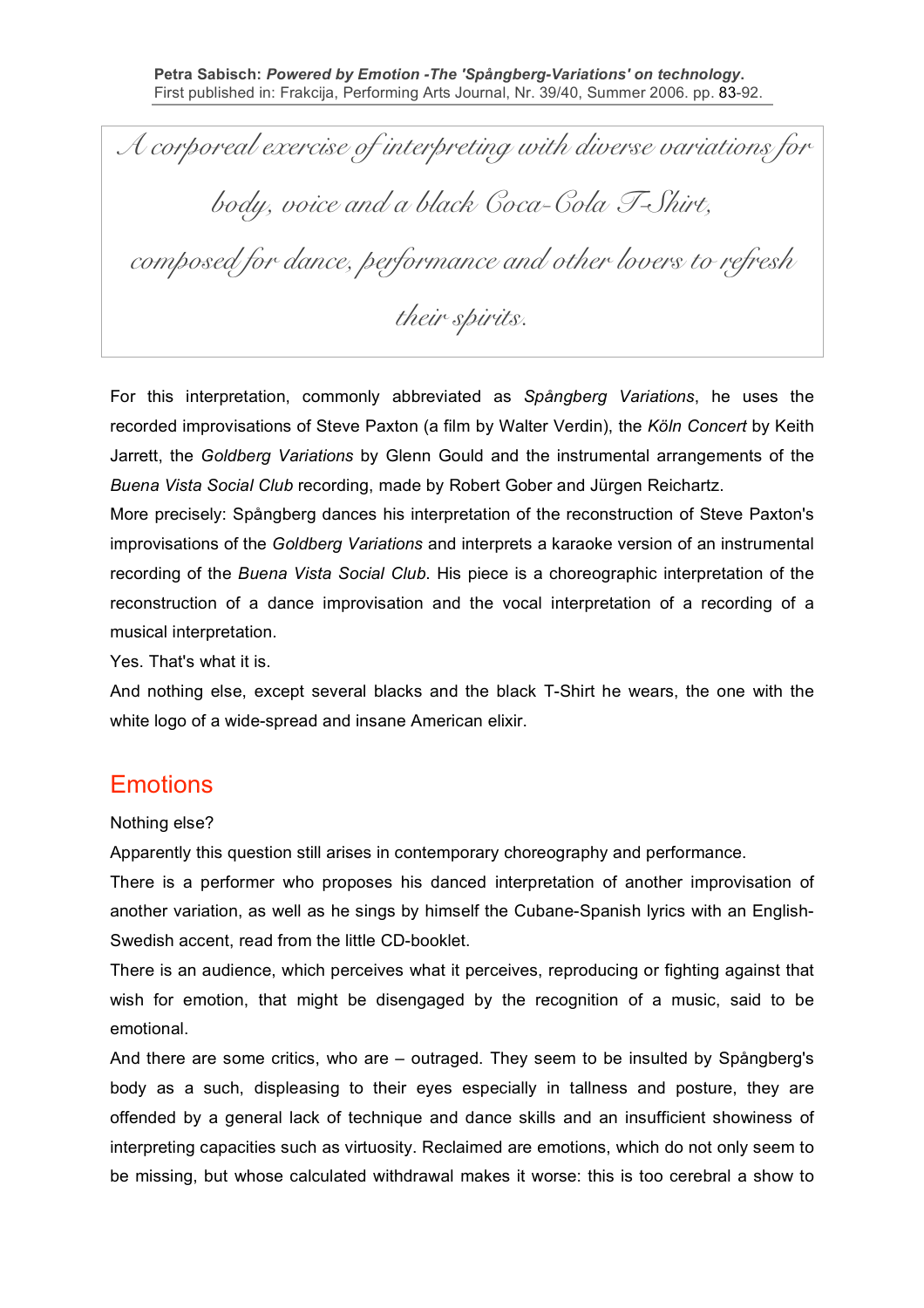be understood by certainly well-intentioned critics, who even go to the artist's talk to compensate their incomprehensiveness. $3$ 

Astonishingly enough, these critiques still witness the fact, that they absolutely got what they claimed for. Or how else could this phenomenon of being upset to a passionately insulting degree be qualified, if it is not "powered by emotion"?

Nothing else, but powered by emotion?

## Emotions II

According to Brian Massumi, who follows Gilles Deleuze's reading of Spinoza in this point, an emotion

*"is a subjective content, the socio-linguistic fixing of the quality of an experience which is from that point onward defined as personal. Emotion is qualified intensity, the conventional, consensual point of insertion of intensity into semantically and semiotically formed progressions, into narrativizable action-reaction circuits, into function and meaning. It is intensity owned and recognized." 4*

Massumi emphasizes the necessity of differentiating between emotion and affect: Whereas an emotion refers to the already known and experienced, an affect is by definition "unqualified. As such it is not ownable or recognizable".<sup>5</sup> This differentiation (I have to leave beside, in how far it is one of quality or of degree) seems to be a useful tool within the small analytical tool box we have in order to deal with the perception of contemporary performances. Yet, it should not be misunderstood as the difference between 'bad emotions' and 'progressive affects', since the problem is rather to know, how intensities and 'sensations' canalize into emotions or affects. What is it that steers perception to openness rather than to closure? And are we at all able to steer, decide or influence our sensations?

#### **Dilettantism**

Following this question, I realized that one aspect traversed the whole range of emotional complaints: This aspect is called dilettantism.

According to the etymological online dictionary, the term *dilettante* comes from Latin and signifies a "lover of music or painting", which is derived from "dilettare" (latin: delectare), "to delight". First witnessed for 1733, (accordingly Anna Magdalena's copy could not be meant) it designates originally a "devoted amateur" without negative connotation. The pejorative sense emerged only later by contrast with "professional".<sup>6</sup> Briefly, when dealing here with Spångberg's *Powered by Emotion*, we have to do with a lover, whose love might defy the professions of choreography, performing arts or criticism. But in which sense?

First of all, it is striking that the spectre of dilettantism has accompanied nearly all of the fore-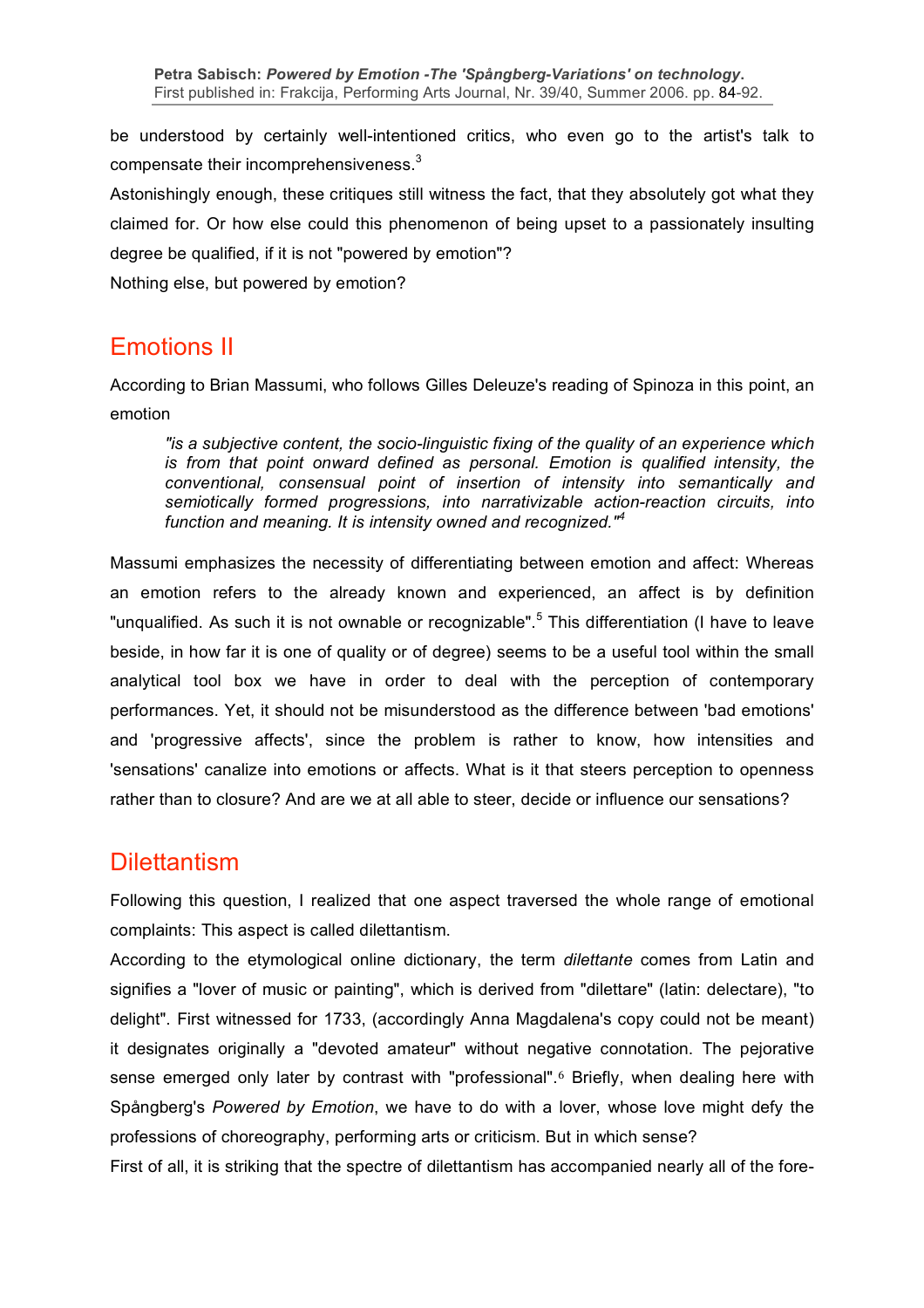mentioned artists: According to Yo Tomita, Bach's compositional styles in 1737-1738 were attacked by the composer and musical critic Johann Adolph Scheibe (1708-76), who further denounced him for a lack of general academic knowledge and of "the 'true basis of music and its real beauty"'.<sup>7</sup> Glenn Gould was first supposed to be too ambitious, when he recorded the extremely difficult *Goldberg Variations* at the age of 23 and then criticized for playing them in a "dry" and unromantic style. And Keith Jarrett has been considered a dilettante, for he dared to play Bach as the Jazzman he was…<sup>8</sup>

Unless we backlash to romantic representations of the artist as a frequently mistaken or misconceived genius, - and Spångberg's piece is not at all placed in this kind of perspective – the question is rather: What is it, that makes of artistic practices a mini-chronology of dilettantes? In what way does Johann's, Glenn's, Keith's and Mârten's love for a specific practice converge? And what enables a practice to challenge the profession it belongs to? Or how can we conceive of professions, if they are put into question by the very practices that constitute them? And in which manner are devotion and love related to these practices, that meanwhile have become historical dates?

## A little trip to the notion of technique

In order to approach these questions concerning dilettantism, practice and love, I would like to suggest a reading of the *Spångberg Variations* as profound critique of what is considered a *technique* in the Performing and Choreographing Arts. Some general remarks on the conception of 'technê' seem therefore necessary, for they help situate the piece on the larger scale of the actual discussions about the relationship between theory and practice, experimental and educational modes and the realms of research and its visibility.<sup>9</sup>

The Greek word 'technê', which precedes the separation of art from other practices, is generally translated as craft, art or practice, in opposition to the Greek word 'epistêmê', which designates knowledge or theory. Yet, the contemporary distinction between practice and theory appears in ancient Greek philosophy rather as a complex relation. From Xenophon to Plato and Aristotle, from the Stoics to Alexander of Aphrodisias, the knowledge of how to do things has been more or less intransically connected to the craft and skills of exercising or producing. In the very example of medicine as the 'physician's' skill to procure health, the intersection between conceptions of health, strategic practices to cure diseases and experienced accounts on these strategies becomes evident: theoretical and practical (which is here different from empiric), knowing and making are necessarily intertwined, whether or not the healthy body is considered as product of a specific technique or as the healing method itself without product. According to the excellent article of Richard Parry, that I am here referring to, the separation of knowledge and technique and the hierarchization that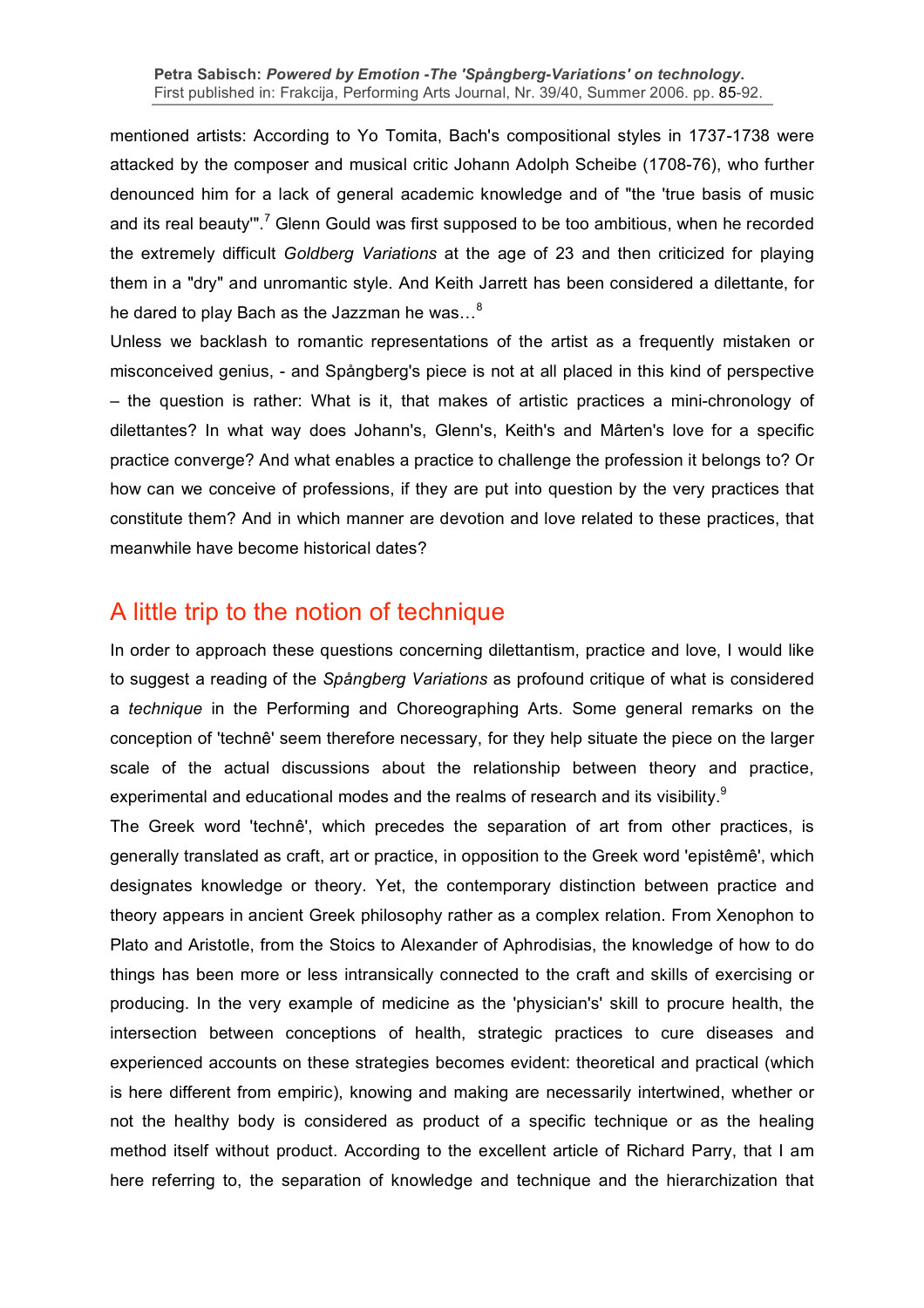makes of knowledge a virtue superior to technique, is only installed with Plotinus.<sup>10</sup>

Now, a several features of these ancient discussions are still relevant for the present context. First of all, a 'technê' comprehends either a *specific function* of the craft either *the activity of the craft itself*. Even if the objective of a technique is sometimes distinguished from the activity of the technique itself, and even if there may be differences between craftmen's skill and medical knowledge for example, *epistêmê* and *technê* are closely tied to each other, if not interchangeable. *A technique encompasses a specific functionality, its knowledge, processing and its product.*

Second, both craft and knowledge as means to know how to accomplish specific objectives, are related to an understanding of these objectives. In this perspective, *technique signifies not only to know how to proceed methods in order to reach objectives, but to link the methods to the various interpretations of the objectives of the real real. As interpretation and understanding, a technique questions which objective for which real real.*

According to Parry, these linkages between craft, skill, method and knowledge draw furthermore on the exercise of political rule, especially in Plato. *A technique is thereby dismantled as reliable on strategic values*, such as the advantageous ruling of the polis, and thus, *embedded in power relations.*

Fourth, Aristotle distinguishes between a knowledge of things, that admit to change and a knowledge of things, that do not change. The latter one, referring to invariable principles, is called *epistêmê* or scientific knowledge, whereas the first one appears as *technê* or technical knowledge, which is capable of dealing with contingencies, accidents and other vivid variations. However, both knowledges belong to the domain of the *epistêmê*, as they are transferable in teaching. Simple experience, on the contrary, is not considered as knowledge, at least as long as it cannot be taught, which means that one does not grasp its causality. Important for our contemporary concerns is here on the one hand, the notion of change which belongs to a practical rather than to a theoretical thinking. And on the other hand, it is interesting, that the very 'proof' of knowledge is the possibility of its transmission. *A technique thus appears as virtuous knowledge about the variables of life, which is transferable and part of a politics for a better citizenship.*

The Stoics stress fifth the aspect, that reason is connected to "impulsive feelings", as it controls sensorial impulses. But distinct from ordinary logocentric models, reason is here the "craftsman of impulse", for "it moulds impulse through knowledge of the good". Ultimately, a technique reveals the manner and the degree in which reason is connected to sensation. These modes of connection depend on what is perceived as appropriate. *The adequacy of a technique is not a skill that can be acquired by mere reason, but depends on modes of perception, which means aesthetical sensations*.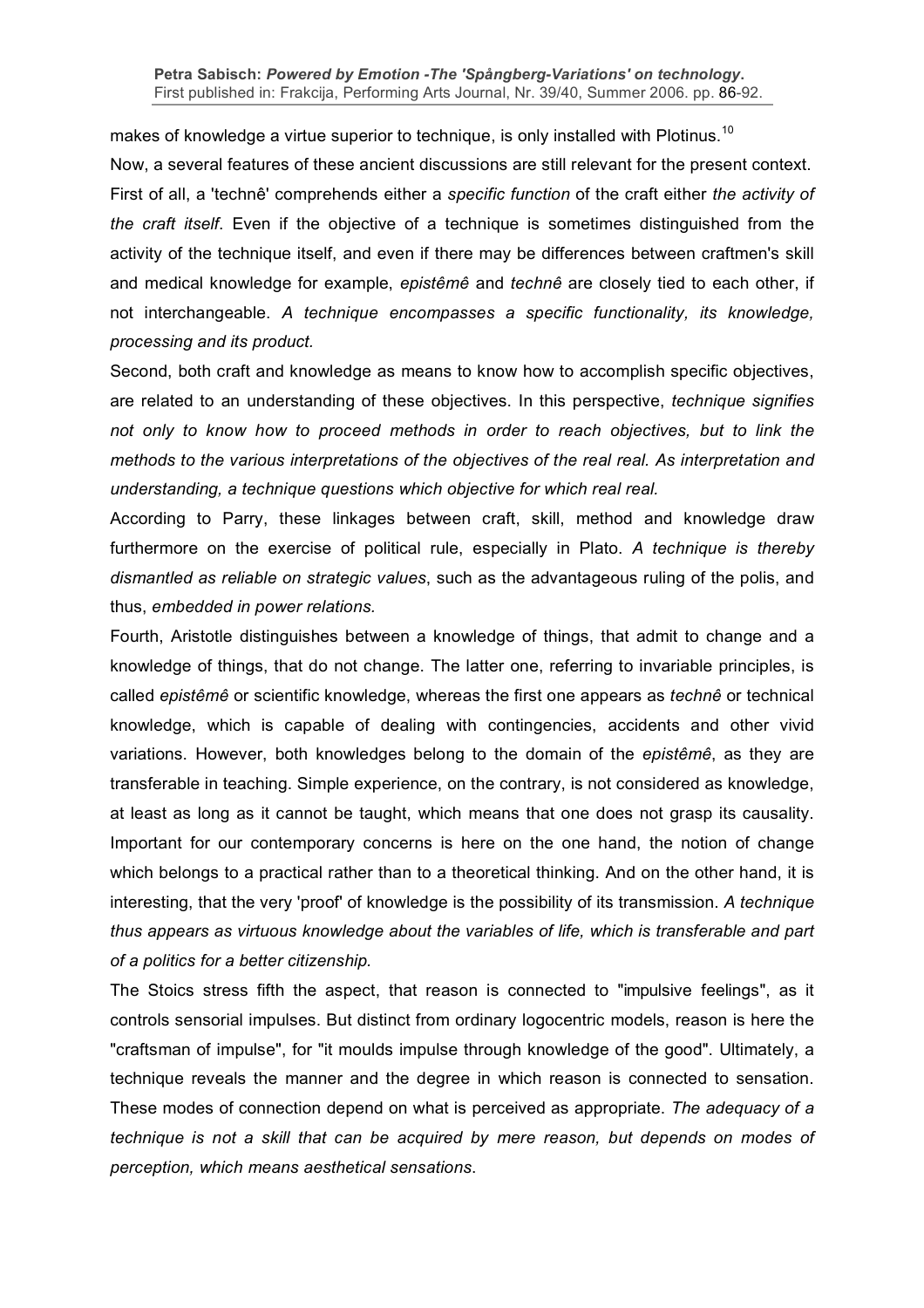The sixth and last aspect of technê is the discussion about failure. Distinct from failure as error (as the false execution of a technique), Alexander of Aphrodisias introduces the *stochastic failure*, which means that although everything possible has been done to achieve a task, the result relies on chance or circumstances (as in healing for example). This aspect clarifies, *that a technique might consist of variables, which are not entirely to be governed.*

# The *Spångberg Variations* on technology *<sup>11</sup>*

I want to return now to my assumption, that the *Spångberg Variations* function as critique of the contemporary conception of technique, which opposes technique to knowledge and theory. Surprisingly and paradoxically, this reductive conception often comes along with the supposedly certainty of knowing which technique would be appropriate for the performing or choreographing professions. Yet, how is Spångberg's critique unfolded? How does one make a technique appear on a stage? Or what is finally varied in the Variations?

*Powered by Emotions* starts with a performer who listens more or less casually to Keith Jarrett's beginning of the *Köln Concert* before his body starts resonating to the music. After approximately three minutes, a black makes him invisible and yet, the continuation of his seemingly intimate dance becomes even more present. Some seconds later, the music is suddenly interrupted and the performer stays in a silent dark, until the first sounds of the Glenn Gould version become audible. While by then continuing his dance in the fade-in of the light, several figures of Steve Paxton's improvisation are recognizable. Yet, rendered is not the exact copy of every movement of Paxton, but the reconstruction of an improvisation. A strangely ambivalent choreography, that, - although written - performs a permanent shifting somewhere inbetween the reconstruction of moving forms, the reproduction of possible 'impulses' for these forms and the choreography of attitudes, which allude to improvisational practice. From the first moments on, it is evident that *Powered by Emotion* is too less an exercise in exactitude, as it is too less an exercise in 'laxitude'; it is too less displaying a performer who is powered by emotion, as it is too less displaying a performer who is not powered by emotion. Performed is somebody who is skilled but not enough to thrill the audience by spectacular or innovative dance figures, somebody who reproduces a choreography, but not enough to let the "original" appear or the "originality" of his "own" interpretation; somebody who withdraws the will to persuade an audience, but not enough to erase the doubt, that this withdrawal is calculated...

In other words: The piece maintains a thorough tension between the display of a variation and its permanent withdrawal from becoming the new prototype of variation. The reference to Paxton's, Bach's, Gould's and Jarrett's variations does neither become the 'copy' of a 'genuine modell', nor does it stay mere quotation, reconstruction or re-enactment. Spångberg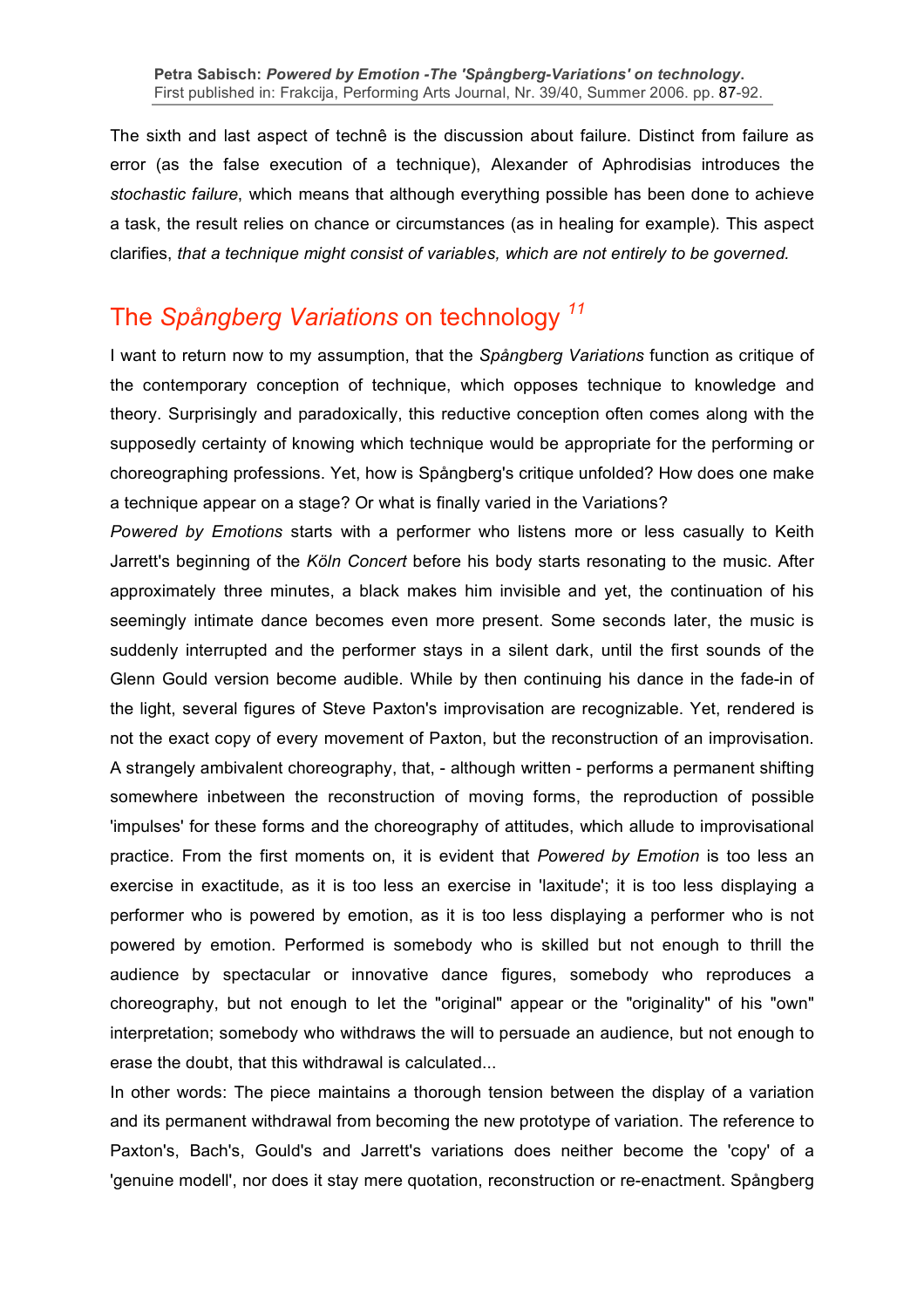never dances Paxton's style and he never plays being the new singer of the Buena Vista Social Club. All that he does while dancing and singing, is to take an accurate care for this tension, which never tumbles into one of the two sides of being more or less than a variation. *But within this tension, every single variation unfolds as the repetition of a differential between the present variation and another variation, maybe a historical, maybe a future one.* Now, precisely because Spångberg does *nothing else* than to *use* the forementioned improvisations and interpretations*,* his piece raises the issue of *how the material is used and for what use*. *And this is Spångberg's question concerning technology; a whole bouquet of questions:*

What are the objectives for choreographic practices, if they do not aim at installing new prototypes? What kind of results or products do we need? How can we escape from steadily reproducing the separation between the process and the product? What are the specific functions of choreographic and performative arts? In how far does the use of a material from a time-span of 250 years vary our understanding of methods? If dancing, singing and reproducing combines craft, cognition and method, how do we link this potential to our interpretations of the real real? How is the theatrical frame entangled with the real real? And if 'usage' as practice *and* knowledge is reliable on strategies, what are the actual strategies of the arts? What is their relationship to power, especially in times of affective power? In what sense is choreography/ performance dealing with change, variables and contingencies? How are performative practices linked to our formation as political citizens? And what are the aesthetical choices which escape to mere reason, but might emerge via perceptions and sensations? At which moment, does a technique fail? What are actually the ungovernable aspects of a technique?

The *Spångberg Variations* offer some answers to these general and actual questions: Using a material of variations, Spångberg dares to refuse the conception of absolute newiness which still haunts the arts. Yet, precisely because of the difference that he produces by *nearly* repeating and *nearly* reconstructing, there is something *nearly* new in this show, at least for me. One aspect is for example the movement quality in the dancing part, which contrasts the idea of perfection as form-fulfillment, accomplishment in exactitude or display of skilled excellence without errors. If instead perfection is conceived as struggle for an appropriate relationship between working method, knowledge and craft, Spångberg's piece could definitely apply for prices. Despite his commitment to an intimate and heterogeneous dance, he always retains the "fully achievement" of things like authenticity, spontaneity, performativity… The question what this retention is for thereby appears as part of his dance, not as an externalizable issue. Yet, he does not answer *except by performing variations* and he resists the seduction to replace his question by given forms, aesthetics and techniques. It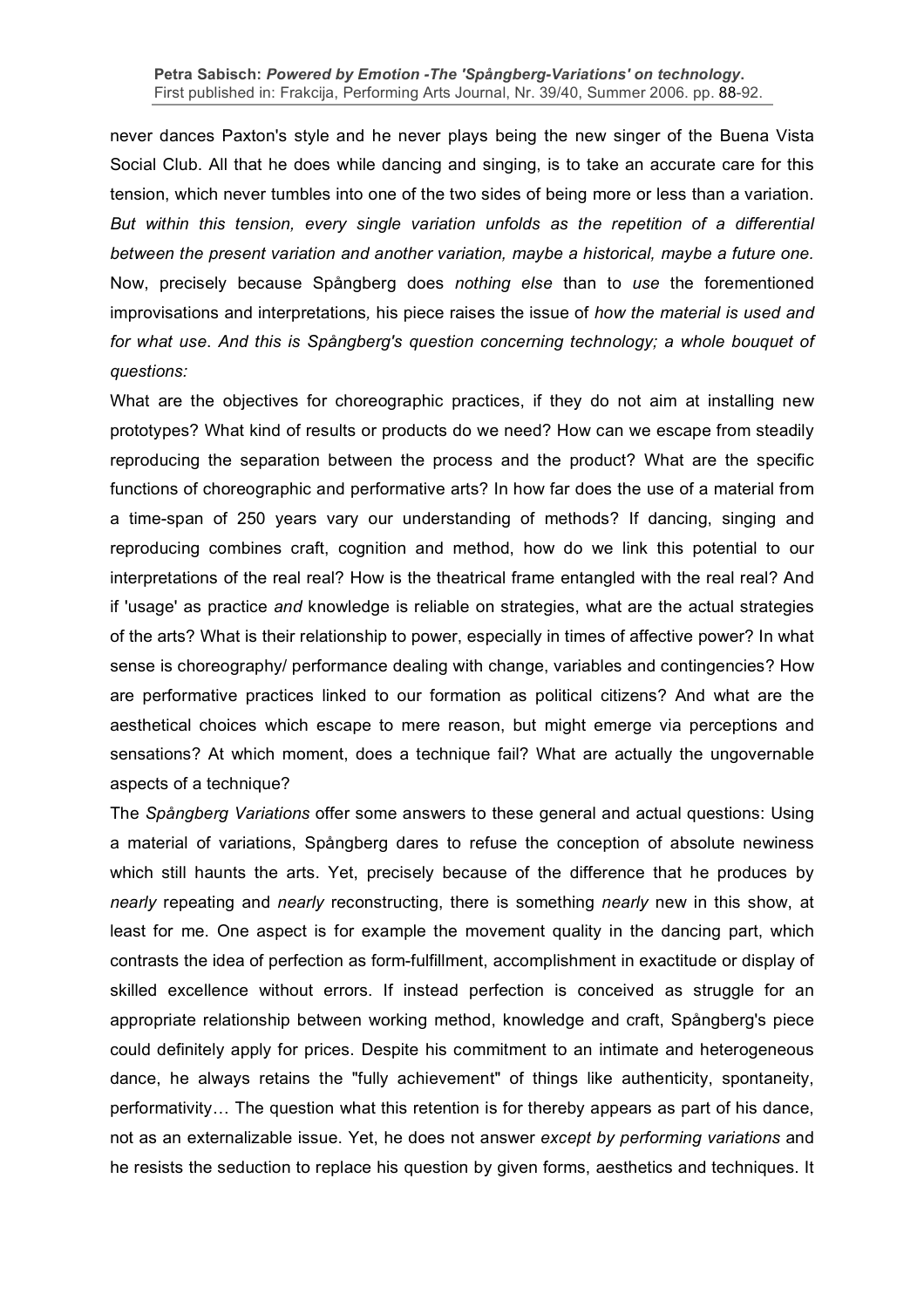is as if Spångberg suggested, that there is no objective, no instrumentality and no technique which comes from outside a specific practice. Practice becomes thus necessary in order to let specific questions emerge, such as what is the relationship between improvisational composition, assemblages of usage and the reproduction as variation? How to interrupt the affirmation of conventions, the feature of spectacularity and prevailing cathartic dramaturgies, without fetishizing once more the "worked form"?

The same is valid for the singing part: Spångberg skips with ease the mimetic and poetic tasks of representational regimes, by singing Ochoa's and Ferrer's lyrics wihout singing 'alike' them.<sup>12</sup> But he does neither sing 'unlike' them. The specific technique Spångberg proposes does not found in vocal performativity, but in investigating the 'instrumentality' of 'good' singing or 'mimetic' enactment. And by practicing these practices slightly differently, he shifts the focus from representations to the larger field of aesthetics. With this permanent induction of difference through relative variations, Spångberg emphasizes a technique of committed retention, which always remains unfinished. This aspect explains in a way the complex relationship between process and product in this performance: On the one hand, we have of course to do with a product on the performance market, but on the other hand, this product produces only relationships and variations of practices. Within this field of relations, authorship becomes (for the performer as for the audience) the corporeal engineering of assembled usages. Consequently, the deliberate and conscious act of judging, knowing or deciding is opened to a wider sensorial cartography of differences, that refuses any 'objectivity', shows the stochastic failure of the 'model' in representational politics and questions fixed ideas about what the Performing Arts should perform.

It is interesting here to return to the title of the performance *Powered by Emotion*. What is it, who is it, that is powered by emotion? And what in the hell do we still need emotions for?

The performer himself does not display a special emotiveness. His strategy is rather to offer elements, such as a calculated gaze before singing, some balancing movements to the music and a shy smile, which might trigger emotions. Yet in my eyes, it is only the combination with the famous and meanwhile popular airs, that empowers the audience via recognition and memory projection to attribute emotions. Whether or not this kind of 'feeling touched' is really an effect of music or the audience's wish to project what they want to project anyway, is perhaps secondary here. What is rather striking, is that the piece's title characterizes precisely what is commonly reclaimed as goal for and by the cultural industries. Now, Spångberg's deal with that part of the real real is not that of an aesthetical enlightenment politics, since any subject is missing. In the place of a subject or a subject matter only a process cccurs: *Powered by emotion*. Substituting the subject, this process has already started but continues in the presence; like a machinery fueled by emotions. But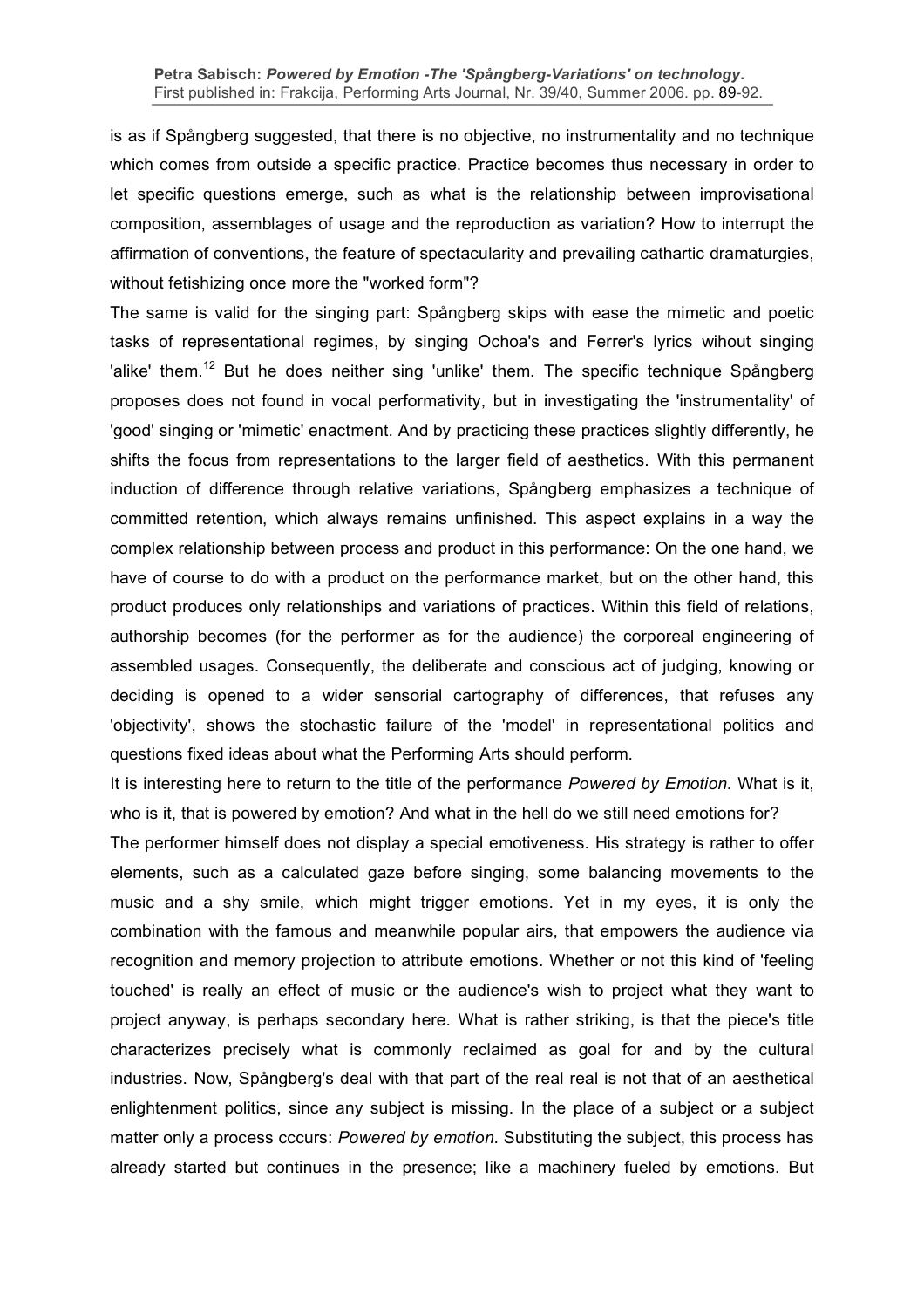#### **Petra Sabisch:** *Powered by Emotion -The 'Spångberg-Variations' on technology***.** First published in: Frakcija, Performing Arts Journal, Nr. 39/40, Summer 2006. pp. 90-92.

instead of criticizing the theatrical machinery from the secure distance as which the stage might function, Spångberg rather has it perform. He 'has it perform', for he is not any longer the master of ceremony but one part in the complex interplay of the machinery. The audience is another. And precisely because the process of *powered by emotion* has no subject, which would be able to govern it, precisely because this machinery is relational and dependent on gazes, thoughts, affects and emotions, Spångberg exposes its mechanisms and functions. The audience, maybe incapable to stop the emotion-production, shifts nevertheless the focus to the manner in which this choreography of triggered emotions works. *Powered by Emotion* is thus an experiment whose simple question is: What happens, when I vary given variations within a given frame and a performing technique that keeps the tension inbetween the differential of appropriation and retention? The delighting result is a vivid variation machine which questions via processing, how our emotion-production functions. Until the point, where the apparent invariables of the machine, such as the power supply itself, open up for other variations. As if the emotions, just by being used and exposed, became somehow unplugged, connected to other sensations or occupied with thoughts. What else is this machinery, if it is not a technology?

#### On paradoxes, love and change

While attending the performance for the first time (at the premiere on August 24, 2003 in Berlin), I wondered, whether Spångberg's dancing could be qualified as style or 'new' technique: the *Spångberg technique* in difference to *Graham, Pilates* or *Alexander*. Yet, besides its instrumental character, a technique only becomes recognizable as technique, if it is reproductible and transferable (greetings to the Greeks). This reproductibility of a technique (greetings to the cultural industries) nevertheless contradicts to a notion of technique as that which is appropriate for a specific proceeding. Can there be a singular technique? A 'new' technique?

The paradox of technique becomes evident here: if knowing techniques means transmitting them and making them reproductible, which techniques do we then require in order to invent yet unknown techniques for an always changing real real? Which technique would allow for a change of techniques?

Maybe it was at this moment, somewhere inbetween compositional processes, singular requirements, dance classes and technology, that I thought of love. For, according to Roland Barthes, love is this tension between reproductible figures of discourse and the absolute singularity of the other. And sure, when love becomes a technique which is more general than its addressee, it looses its entire impact, as well as every absolutely unique love reveals as blindspot of a generalized discourse. While considering this very paradox of technique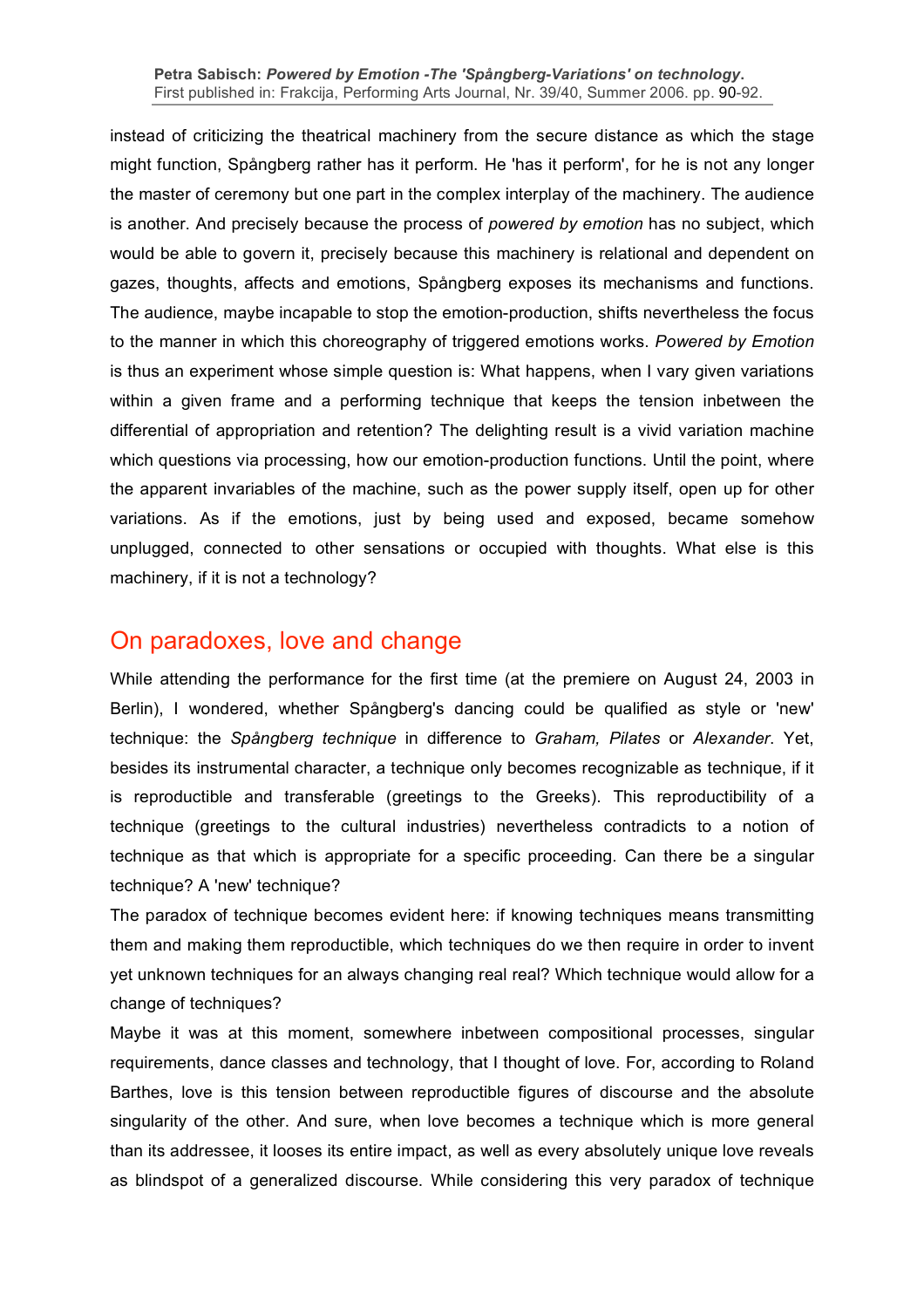#### **Petra Sabisch:** *Powered by Emotion -The 'Spångberg-Variations' on technology***.** First published in: Frakcija, Performing Arts Journal, Nr. 39/40, Summer 2006. pp. 91-92.

and the tension between reiteration, singularity and change, I had the impression that the heterogeneous practices of Mårten, Glenn, Keith and Johann converged precisely in this love for a technique of variation. Yet, whereas Bach composed his variations *for tempering the instrument*, the *Spångberg Variations on technology combine a critique of instrumentality with an unlearning of tempered techniques*. The specific skill of Spångberg's performance is *to vary the perception and the dynamics of techniques, in order to adjust them to contemporary concerns*. However, when Spångberg raffines - alike Bach - the interpretation of the 'instrument' which is here a choreographed body in a theatre frame, his variations show up to be - parallely to the *Goldberg Variations -* not *for* but *of* educational use.

Now, how is it, that both artistic practices became part of a mini-chronology of dilettantes? The answer seems to be, that the pejorative designation of lovers as dilettantes in opposition to professionals derives from the above paradox of technique: The distinction between "just a lover" and a "professional" assigns knowledge, practice and continuity to the professional. But when the professional knowledge is only reiterating already experienced emotions and known techniques, it shows up to be an obstacle in exercising the profession, for it does not allow to grasp unknown connections, new perceptions and contemporary techniques. The profession thus urgently needs the fragility of love as what connects the dynamics of change to specific alterations. And that is why the "dilettant" character of the *Spångberg Variations on technology* has meanwhile become a historical date, or in deleuzian terms a physiognomy of change within the profession: Instead of an aesthetical "enlightenment" politics, which illuminates emancipated subjects via conscious messages, the *Spångberg Variations* rather open the place of the former subject for "delighting" processes of variation. These processes pass through emotion, otherwise, how could I declare my delight? Yet, different from being just another refreshing commodity on the market of cultural industries, the "*corporeal exercise of interpreting with diverse variations for body, voice and a black Coca-Cola T-Shirt"* carefully unfolds a complex technology for theatrical machines, experiments with emotions and yet unknown subject matters. And since this technology asks for usage, it can only address to "*dance, performance and other lovers"* in order to be put into another - hopefully dilettante practice...

<sup>&</sup>lt;sup>1</sup> Yo Tomita: *The "Goldberg" Variations.* (13/5/2005) <http://www.mu.qub.ac.uk/~tomita/essay/cu4.html>.<br><sup>2</sup> Steve Paxton: *Goldberg Variations 1-15/16-30. Steve Paxton about the video.*<br><http://www.videolepsia.com/STEVE.

<sup>3</sup> I refer here to the critiques of Katja Werner: *Dogmen über Bord! 15. INTERNATIONALES TANZFEST IN BERLIN. Über die feinen Unterschiede zwischen Können und Kunst, zwischen Ausstrahlung und Qualität*, in: Freitag 37, 2003 (05.09.2003), <http://www.freitag.de/2003/37/03371201.php> and Stefanie Möller: *Stricken für die Reflexion. Nachlese zum 'westend 04'*, <http://www.leipzig -